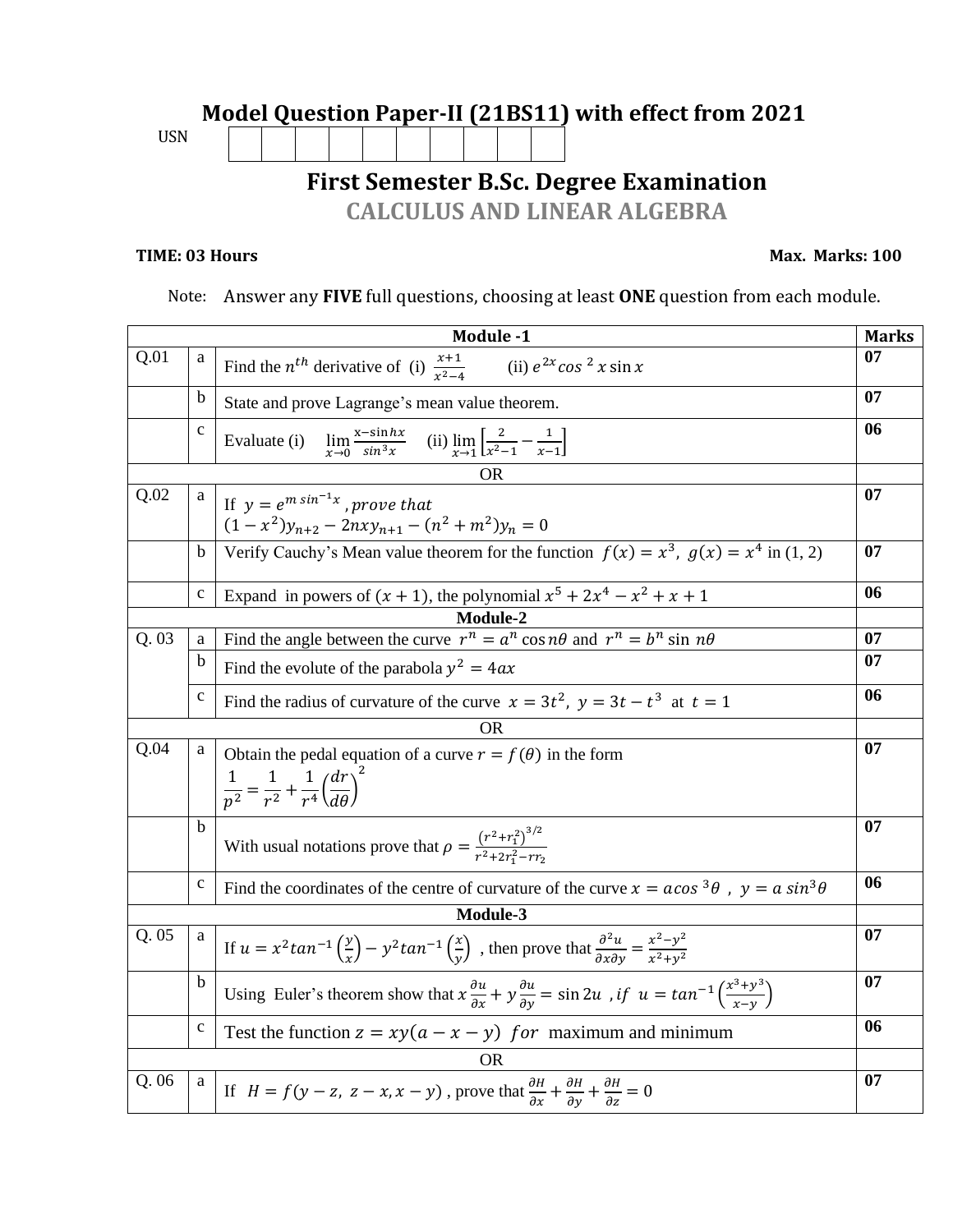|           | b                                                                                                                                                                          | If $x = e^u cos v$ , $y = e^u sin v$ find $\frac{\partial(x, y)}{\partial(u, v)}$                                                                                                        | 07 |  |  |  |
|-----------|----------------------------------------------------------------------------------------------------------------------------------------------------------------------------|------------------------------------------------------------------------------------------------------------------------------------------------------------------------------------------|----|--|--|--|
|           | $\mathbf c$                                                                                                                                                                | Expand $e^x \log_e(1+y)$ in powers of x and y up to terms of the third degree.                                                                                                           |    |  |  |  |
|           |                                                                                                                                                                            | Module-4                                                                                                                                                                                 |    |  |  |  |
| Q. 07     | a                                                                                                                                                                          | Find the rank of the matrix<br>$\begin{bmatrix} 2 & 3 & -1 & -1 \\ 1 & -1 & -2 & -4 \\ 3 & 1 & 3 & -2 \\ 6 & 3 & 0 & -7 \end{bmatrix}$                                                   |    |  |  |  |
|           | b<br>Show that the system of equations<br>$x + y + z = 4$ ,<br>$2x + y - z = 1$ ,<br>$x - y + 2z = 2$<br>is consistent. Hence solve the system by Gauss elimination method |                                                                                                                                                                                          |    |  |  |  |
|           | c                                                                                                                                                                          | Using Crout's method, solve<br>$3x + y + 2z = 3$ ; $2x - 3y - z = -3$ ; $x + 2y + z = 4$                                                                                                 |    |  |  |  |
|           |                                                                                                                                                                            | <b>OR</b>                                                                                                                                                                                |    |  |  |  |
| Q. 08     | a                                                                                                                                                                          | Find the values of $a$ and $b$ for which the equations<br>$x + ay + z = 3$<br>$x + 2y + 2z = b$<br>$2x + 5y + 3z = 9$<br>are consistent. When do these equations have a unique solution? |    |  |  |  |
|           | $\mathbf b$                                                                                                                                                                | Find the value of $k$ for which the homogeneous equations<br>$(k-1)x + (3k + 1)y + 2kz = 0$<br>$(k-1)x + (4k-2)y + (k+3)z = 0$<br>$2x + (3k + 1)y + 3(k - 1)z = 0$ are consistent        |    |  |  |  |
|           | $\mathbf{C}$                                                                                                                                                               | Using the Jordan method solve the equations<br>$x + 2y + z = 16$ , $2x + y - z = 5$ , $x + 3y + 4z = 35$                                                                                 |    |  |  |  |
| Module-5  |                                                                                                                                                                            |                                                                                                                                                                                          |    |  |  |  |
| Q.09      | a<br>Find the eigenvalues and eigenvectors of the matrix $\begin{bmatrix} 4 & 1 \\ -1 & 2 \end{bmatrix}$                                                                   |                                                                                                                                                                                          |    |  |  |  |
|           | b                                                                                                                                                                          | Using Cayley –Hamilton theorem find $A^{-1}$ and $A^4$ , if $A = \begin{bmatrix} 2 & -1 & 1 \\ -1 & 2 & -1 \\ 1 & -1 & 2 \end{bmatrix}$                                                  |    |  |  |  |
|           | $\mathbf{C}$                                                                                                                                                               | Reduce the matrix $\begin{bmatrix} -19 & 7 \\ -42 & 16 \end{bmatrix}$ to the diagonal form                                                                                               | 06 |  |  |  |
| <b>OR</b> |                                                                                                                                                                            |                                                                                                                                                                                          |    |  |  |  |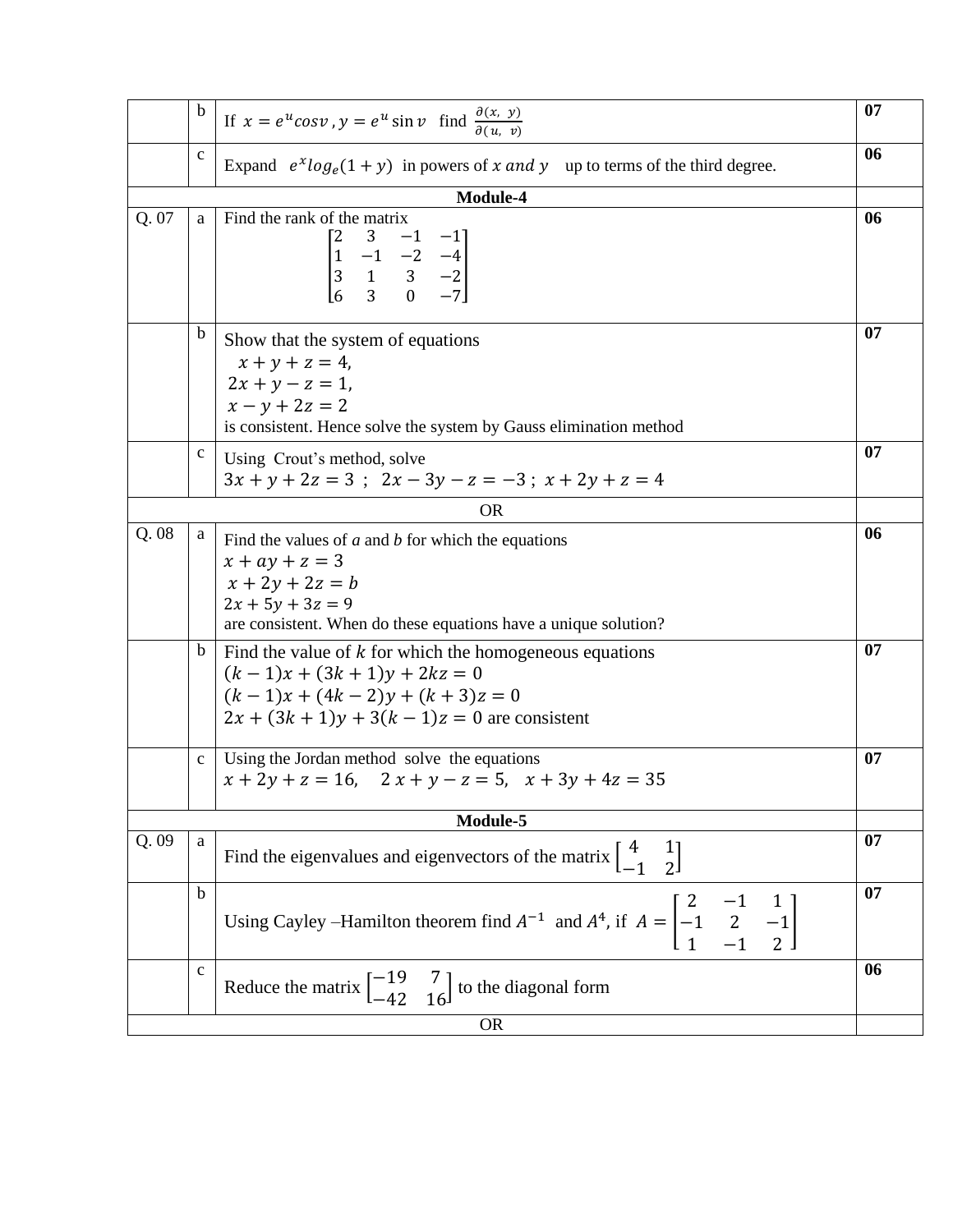| Q.10 | a           | Verify the following results on the matrix                                                                                                                                                                                                                      | 07 |
|------|-------------|-----------------------------------------------------------------------------------------------------------------------------------------------------------------------------------------------------------------------------------------------------------------|----|
|      |             | $\begin{bmatrix} 4 & 6 & 6 \\ 1 & 3 & 2 \\ -1 & -4 & -3 \end{bmatrix}$<br>(i) The sum of the eigenvalues of a matrix is the sum of the elements of the principal<br>diagonal and<br>(ii) The product of the eigenvalues of a matrix is equal to its determinant |    |
|      | b           | State Cayley – Hamilton theorem and use it to find $A^{-1}$ and $A^{-2}$ , if<br>$A = \begin{bmatrix} 1 & -2 \\ 1 & 1 \end{bmatrix}$                                                                                                                            | 07 |
|      | $\mathbf c$ | Reduce the quadratic form $2xy + 2yz + 2zx$ into canonical form                                                                                                                                                                                                 | 06 |

| Table showing the Bloom's Taxonomy Level, Course Outcome and Program Outcome |     |                                                  |                          |                        |
|------------------------------------------------------------------------------|-----|--------------------------------------------------|--------------------------|------------------------|
| Question                                                                     |     | <b>Bloom's Taxonomy</b><br><b>Level attached</b> | Course<br><b>Outcome</b> | <b>Program Outcome</b> |
| Q.1                                                                          | (a) | $\mathop{\mathrm{L}} 1$                          | CO 01                    |                        |
|                                                                              | (b) | L2                                               | CO 01                    |                        |
|                                                                              | (c) | L3                                               | CO <sub>01</sub>         |                        |
| Q.2                                                                          | (a) | $\overline{L1}$                                  | CO <sub>01</sub>         |                        |
|                                                                              | (b) | $\overline{L2}$                                  | CO <sub>01</sub>         |                        |
|                                                                              | (c) | L3                                               | CO <sub>01</sub>         |                        |
| $\overline{\mathbf{Q}}$ .3                                                   | (a) | L2                                               | CO <sub>02</sub>         |                        |
|                                                                              | (b) | L2                                               | CO <sub>02</sub>         |                        |
|                                                                              | (c) | L3                                               | CO <sub>02</sub>         |                        |
| Q.4                                                                          | (a) | L2                                               | CO <sub>02</sub>         |                        |
|                                                                              | (b) | L2                                               | CO <sub>02</sub>         |                        |
|                                                                              | (c) | L <sub>3</sub>                                   | CO 02                    |                        |
| Q.5                                                                          | (a) | L2                                               | CO 03                    |                        |
|                                                                              | (b) | L3                                               | CO <sub>03</sub>         |                        |
|                                                                              | (c) | L2                                               | CO 03                    |                        |